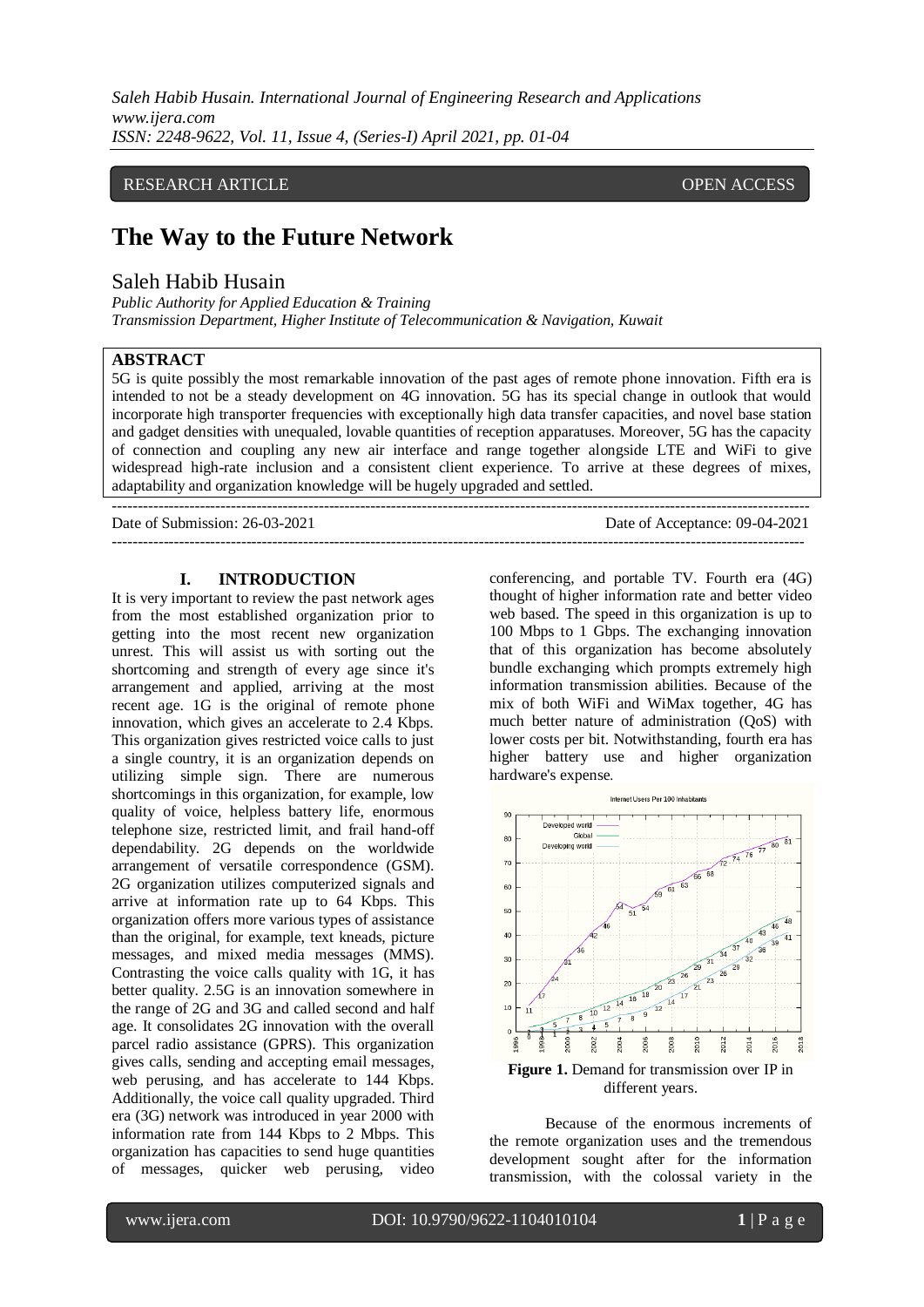volume of information traffic along the years for the web convention (IP) organization, another age network without any limits is expected to fulfill every one of these needs .

### **What is it?**

Fifth era (5G) is the answer for meet and give an interesting organization that can communicate huge measure of information transmission in gigabits each second. To be sure, the assumptions in this new age to give better correspondence organization and backing a few concurrent associations for conveying gigantic quantities of sensors. As opposed to its capacity to upgrade the unearthly productivity and lower network dormancy that ranges around 1 ms, lower battery utilization, lower blackout likelihood, and higher number of upheld gadgets. Considering 5G for the future organization requires the need to improve innovations identified with transportation at cell destinations comparing to required change in the organization, gadgets, and applications. Another reality about 5G is that it will interconnect the whole world unbounded by utilizing keen innovation. It will be founded on another idea of numerous information way plot for giving a genuine overall remote marry (WWWW). To plan a particularly remote world, the incorporation of organizations is required. The last plan is relied upon to be a multi-transmission capacity information way, which is planned through gathering the current and highlight organizations and presenting the new organization design of 5G in all actuality. To accomplish these objectives, 5G organization should have the following organization should have the following characteristics: (1) fifth generation (5G) should be highly flexible and highly intelligent. (2) It should have a significant spectrum management scheme. (3) It is expected to improve efficiency while decreasing the cost. (4) It should be able to provide an Internet of Things (IoT). (5) It should introduce flexible bandwidth allocation based on the demands of users. (6) It should be able to integrate with previous and current cellular and WiFi standards, which provides a high data rate of communication and decrease delays.

5G organization is required to be sent at year 2020 with network densification and millimeter wave (mmWAV) cellular systems, and deploying multiple-input, multiple-output (MIMO).

# **Why 5G?**

5G network is needed to deal with different innovations including both Wi-Fi and LTE, give various recurrence groups, and backing more prominent quantities of supporters contrasted and past networks. There has been astounding

expansion in the utilization of cell phones, tablets, video web based and web-based games during the earlier years, so that any considering making and beginning another organization with better execution is of incredible worth. Notwithstanding the development in measure of information, number of gadgets and the information rate that is identified with channel limit will increment drastically. This likewise including the use of utilizations that utilized by new supporters with various ages and requests. Starting here of view, another organization is raised to decides how much organization can uphold the versatile information traffic blast. The absolute number of information served by an organization in bits (total information rate), the most noticeably awful information rate that is normal by a client inside the scope of an organization (edge rate (%), and the most noteworthy, expected information rate (top rate) are boundaries can't be undermined. 5G objective is to expand the total information rate and the edge rate, separately, by factor of 1000 and 100 contrasted and 4G organization. Inertness is another issue with which the organization can be assessed. 5G ought to be intended to arrive at 1 ms, which is a lot of lower than it is in 4G (15 ms). The information rate will increment to arrive at 100X in 5G, along these lines the expense per spot ought to be decline by 100X. so for this situation a less expensive mmWAV range ought to be accommodated 5G.

Another reality about 5G is that it will interconnect the whole world unbounded by utilizing wise innovation. It will be founded on another idea of a multipath information way plot for giving a genuine overall remote web (wwww). It is relied upon to be a multi-transmission capacity information way, which is planned through gathering the current and future organizations and presenting the new organization design of 5G. Subsequently, in a particularly remote world, codedivision numerous entrance (CDMA), symmetrical recurrence division different access (OFDM), multicarrier code-division various access (MCCDMA), ultrawide band (UWB), and web convention adaptation 6 (IPv6) will uphold the new organization. Because of a particularly broad organization engineering, by utilizing 5G it will be conceivable to have striking information abilities and associate limitless call volumes and boundless information broadcast. Another expectation of 5G is its capacity to disperse web admittance to hubs across the world at a smooth speed. Utilizing 5G, the gave answer for a remote organization will be high and there will be bidirectional huge transfer speed molding. An incredible attribute of 5G innovation will be its capacity in distant diagnostics. Clients will encounter an organization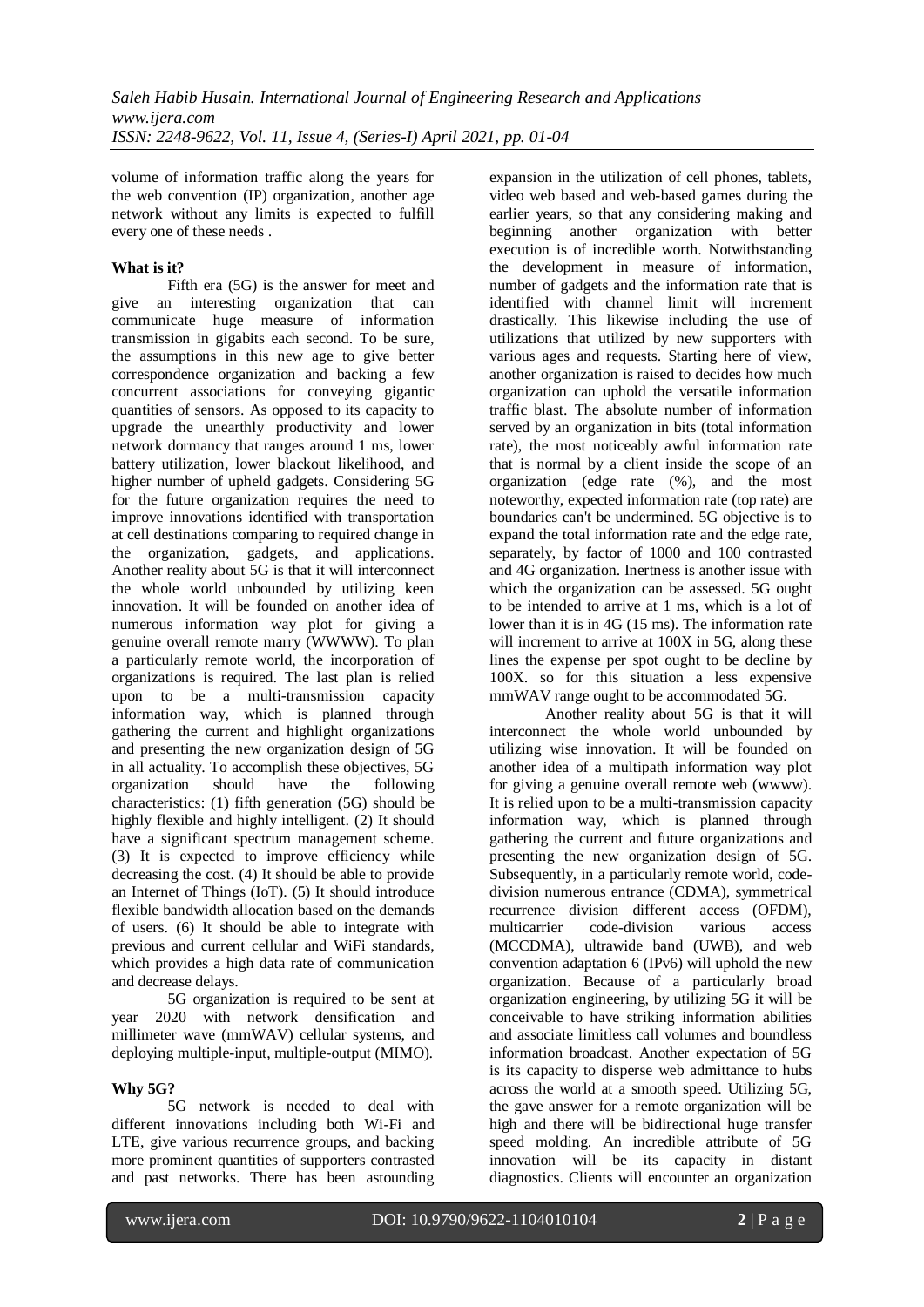that improves and quick arrangements through distant administration.

# **Engineering Requirements for 5G**

To really understanding the designing difficulties confronting 5G, and plan to meet them, it is important to initially distinguish the necessities for the 5G framework. The accompanying things are prerequisites in each key measurement however ought to be focused on that not all these require to be fulfilled at the same time. Various applications will put various necessities on the presentation, and pinnacle prerequisites that should be fulfilled in specific arrangements are referenced beneath. For example, high applications like real-time top-notch video and may have loosened up inactivity and unwavering quality prerequisites contrasted with driverless vehicles or public security applications, where inertness and dependability are foremost however lower information rates can be endured.

1) Data Rate: the need to help the mobile data traffic blast is undeniably the fundamental driver behind 5G. information rate can be estimated in a few distinct manners, and there will be a 5G objective for each such measurement.

2) Latency: the current 4G roundtrip latencies are on the request for 15 ms, depend on the 1 ms subframe time with vital overheads for asset portion and access. Albeit this idleness is adequate for most current administrations, foreseen 5G applications incorporate two-way gaming, novel cloud-based advances, for example, those that might be contact screen actuated, and virtual and upgraded reality. Accordingly, 5G should have the option to help a roundtrip inactivity of around 1 ms, a significant degree quicker than 4G. as well as contracting down the subframe structure, such extreme obliges may have significant ramifications on plan decisions at a few layers of the convention stack and the center organization.

3) Energy and Cost: as the development toward 5G is going, expenses and energy utilization will, preferably, decline, yet at any rate they ought not increment on a for every connection premise. Since the per-connect information rates being offered will be expanding by about 100x, this implies that the Joules per spot and cost per touch should fall by in any event 100x. now of view, mmWave range ought to be 10-100x less expensive per Hz than 3G and 4G range beneath 3GHz. Likewise, little sells ought to be 10-100x less expensive and more force not quite the same as macrocells. A significant expense thought for 5G, much more so than in 4G because of the new BS densities and expanded transfer speed, is the backhaul from the organization edges into the center.

4) Device Types and Quantities: 5G network should have the option to productively uphold a lot bigger and more different arrangement of gadgets. With the normal ascent machine-tomachine correspondence, a solitary microcell may have to help at least 10,000 low-rate gadgets, alongside its conventional high-rate portable clients. This will require discount changes to the control plane and organization the board comparative with 4G organization. Whose overhead channels and state machines are not intended for a particularly assorted and enormous supporter base.

# **Key Technology for 5G Networks**

In 5G networks, it is wanted to give a multi-gigabit each second-based information rate for correspondence by utilizing gigantic MIMO, mmWAVs, and new waveforms. There is an extraordinary interest for an extreme expansion in the limit and data transmission of various cell and remote organizations. The information rates in a group of people yet to come 5G organization should increment up to a few gigabits each second. This high information rate can be prepared by utilizing mmWAV range steerable receiving wires. This more modest millimeter frequency can be coordinated with directional receiving wire for higher throughput in light of the fact that gigantic MIMO as a spatial preparing strategy can give polarization and pillar shaping transformation. Fiqure-2 shows the accessible mmWAV groups for a portable access organization. Transporter conglomeration will be applied to offer impressively higher information rates, which make a bigger virtual transmission capacity by joining a different range band.

One of the strategies to improve the bandwidth is using the carrier aggregation of licensed and unlicensed bands. 5G networks will be also highly dense networks, using advanced small cells, advanced internode coordination, and selforganization networks. Another advantage in 5G networks is utilizing a higher spectrum by considering carrier aggregation, operation and unlicensed bands, operation on mmWAV